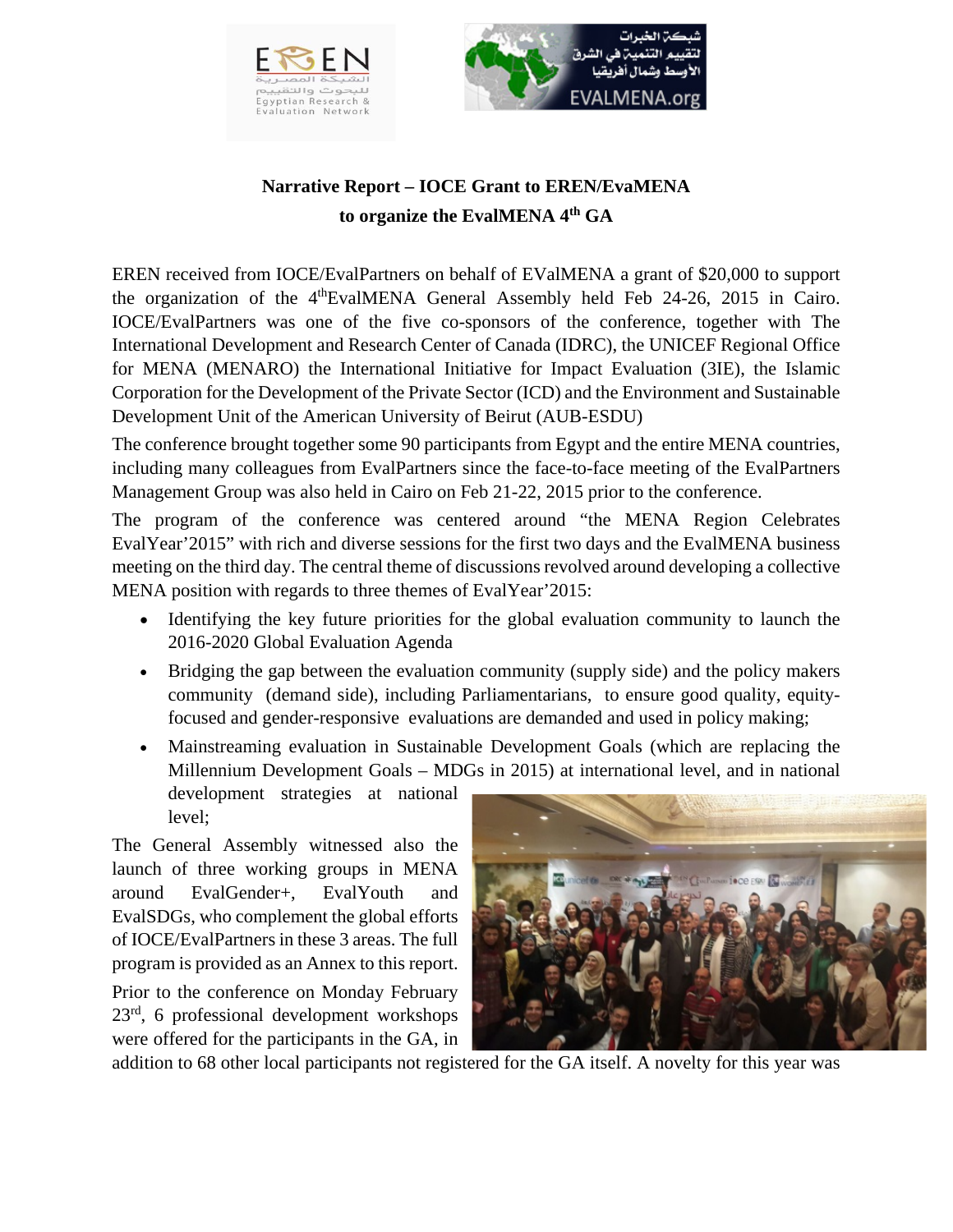offering professional developmentworkshops in Arabic and by EvalMENA members, in addition to professional development

workshops offered in English by international guest which was high appreciated The list of the professional development workshops is provided in the table below:

|              | <b>Topic</b>                                                                                           | <b>Expert</b>                               | Language |
|--------------|--------------------------------------------------------------------------------------------------------|---------------------------------------------|----------|
| $\mathbf{1}$ | Hearing Silenced Voices: Methods to Include Traditionally<br>Disenfranchised Populations in Evaluation | Larry Bremner (Canada)                      | English  |
| 2            | Real World and Holistic Approach to Impact Evaluation                                                  | Jim Rugh (USA) and<br>Nermine Wally (Egypt) | English  |
| 3            | Development Evaluation: What to evaluate? How? By<br>whom?                                             | Mohammed El Fouly<br>(Egypt)                | Arabic   |
| 4            | Participatory Community Evaluation: Principles and<br>examples from the field                          | Dalia Bayoumi (Egypt)                       | Arabic   |
| 5            | <b>Impact Evaluation Workshop</b>                                                                      | Howard White UK)                            | English  |
| 6            | Real Time Evaluation for Humanitarian Action                                                           | James Drancy (UK)                           | English  |

## **What was the IOCE/EvalPartners support used for?**

The initial approach of EvalMENA was to operate in a decentralized approach, in the sense that the funds raised for the General Assemblies would be transferred directly to the VOPE in charge of organizing the assembly for 3 reasons:

- i) Build the organizational and administrative capacities of the VOPE hosting the assembly and who can leverage appropriate momentum through its local presence
- ii) Reduce transaction cost by avoiding sub-granting
- iii) Increase efficiency, since a VOPE with strong local presence knows better venues, prices and costs and can achieve better value for money

Most unfortunately, new regulations in Egypt following the second revolution have put a lot of scrutiny on NGO funding, in the sense that security pre-approval was needed upon receiving the money but also upon spending it.

This is why EvalMENA had ultimately to step in and receive the funds from IDRC and ICD (which were used for travel and general organizational support), while EREN processed the funds received from UNICEF and IOCE/EvalPartners and 3IE opted for direct funding through the provision of bursaries.

EREN is hence attaching invoices and receipts for a total of US 20,000 and extends its warmest thanks and gratitude for IOCE and EvalPartners for their continuous and active support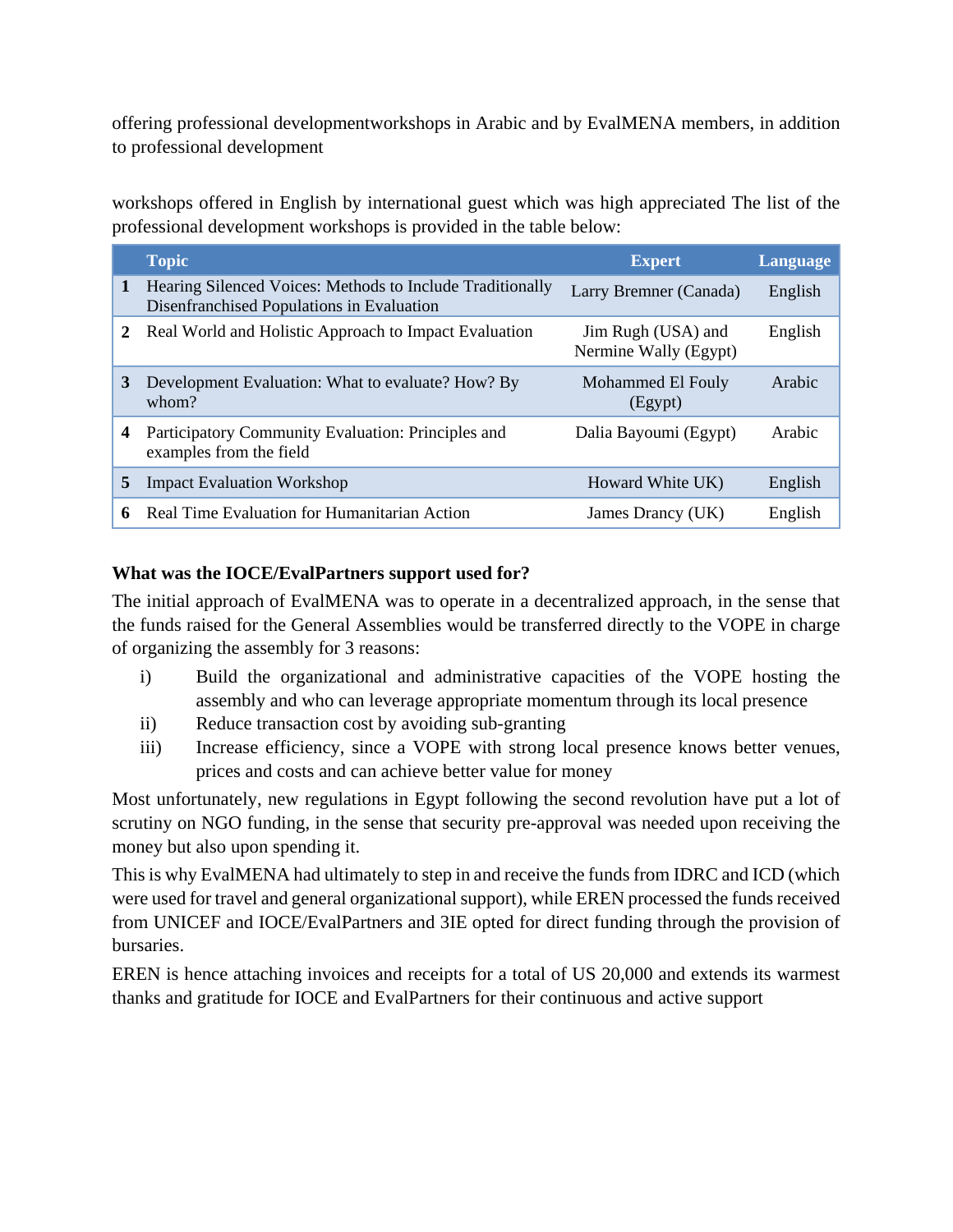

## **Draft Program The MENA Region celebrates EvalYear 24-26 February, 2015**

|                                                         | <b>Tuesday Feb 24</b>                                                                                                                                                                                                                                                                                                                                                                                                                                                                                                                                                                                                                                                                                       | <b>Wednesday Feb 25</b>                                                                                                                                                                                                                                                                                                                                                                                                                                                                                                                                                                                                                                                                                                                 | <b>Thursday Feb 26</b>                                                                                                                                                                                                                                                                                                                                              |
|---------------------------------------------------------|-------------------------------------------------------------------------------------------------------------------------------------------------------------------------------------------------------------------------------------------------------------------------------------------------------------------------------------------------------------------------------------------------------------------------------------------------------------------------------------------------------------------------------------------------------------------------------------------------------------------------------------------------------------------------------------------------------------|-----------------------------------------------------------------------------------------------------------------------------------------------------------------------------------------------------------------------------------------------------------------------------------------------------------------------------------------------------------------------------------------------------------------------------------------------------------------------------------------------------------------------------------------------------------------------------------------------------------------------------------------------------------------------------------------------------------------------------------------|---------------------------------------------------------------------------------------------------------------------------------------------------------------------------------------------------------------------------------------------------------------------------------------------------------------------------------------------------------------------|
| <b>Morning</b><br><b>Session</b><br>$(9:00 -$<br>11:00) | <b>Opening Session</b><br>• Opening<br>remarks<br>and<br>welcoming of participants<br>(Nivine El<br>Kabbag, EREN<br>Chair)<br>Putting the workshop in<br>context: The MENA region<br>celebrates EvalYear' 2015<br>(Ziad Moussa, Moderator of<br>EvalMENA and President of<br>IOCE)<br><b>Challenges</b><br>οf<br><b>Mainstreaming Evaluation</b><br>in the Public Sector (H.E<br>Minister of Social Solidarity)<br>address:<br><b>Marco</b><br>Keynote<br>Segone<br>(Director,<br>Independent<br>Evaluation<br>Office,<br><b>UNWOMEN</b><br>EvalPartners Co-chair, UNEG<br>Chair)<br><b>Lighting</b><br>the<br>evaluation<br>torch: youth evaluators from<br>EvalMENA<br><b>EREN</b><br>and<br>member VOPEs | Session 3: The Big data vs.<br><b>Small Data debate and how</b><br>to position MENA?<br>Session Chair: Dr. Masahiro<br>Igarashi, Director of the FAO<br><b>Evaluation Office</b><br>Keynote Speakers:<br>Howard<br>White,<br>Dr.<br>Executive Director, 3IE<br>(International Initiative<br>for Impact Evaluation)<br>Pablo Rodriguez Billela,<br>(Co-Chair, EvalPartners<br>Knowledge<br>management Task Force<br>ReLAC,<br>and<br>Latin<br>America)<br>Discussant 1: Bruce Currie Alder,<br>Director of IDRC MERO office<br>The data case in MENA: the<br><b>Evaluation database</b><br>enhancement project<br>Khalil Bitar, President of the<br>Palestinian<br>Evaluation<br>Association and Amjad Attar,<br>President of EvalJordan | <b>EvalMENA</b><br>business meeting<br>Introduction to the<br>EvalPartners Task<br>Forces (EP Co-chair<br>Natalia and task<br>co-chairs<br>forces<br>still<br>present<br>in.<br>Cairo)<br>Setting a MENA-<br>wide agenda of<br>EvlYear'2015<br>events<br>(group<br>work per country<br>leading<br>to<br>a<br>schedule<br>to<br>be<br>reinforced during<br>the year) |
| 30 min                                                  | <b>Coffee break</b>                                                                                                                                                                                                                                                                                                                                                                                                                                                                                                                                                                                                                                                                                         |                                                                                                                                                                                                                                                                                                                                                                                                                                                                                                                                                                                                                                                                                                                                         |                                                                                                                                                                                                                                                                                                                                                                     |
| <b>Noon</b><br><b>Session</b><br>$(11:30 -$<br>13:30)   | Session 1: Bridging the gap<br>the<br>evaluation<br>between<br>community and policy makers<br>Session Chair: Ziad Moussa, IOCE<br>President<br>Central question: How can we<br>mobilize MENA Countries to<br>support Evaluation practices in<br>national programs and public<br>policies?                                                                                                                                                                                                                                                                                                                                                                                                                   | <b>Session</b><br><b>Multiple</b><br>4:<br>partnerships<br>towards<br><b>EvaPartners</b><br><b>EREN/ESDUP2P Case on Media</b><br><b>Promoting Culture of Evaluation</b><br>in the Arab Countries, Cairo<br>University<br>Journalism<br>or<br>Syndicate<br>Presentation<br>of<br>the<br>EvalGender+<br>Initiative:<br>Mona                                                                                                                                                                                                                                                                                                                                                                                                               | of<br>the<br>Review<br>оf<br>advancement<br>the peer to peer<br>projects<br>Election<br>of<br>standing<br>committees<br>and<br>new<br>governance<br>team                                                                                                                                                                                                            |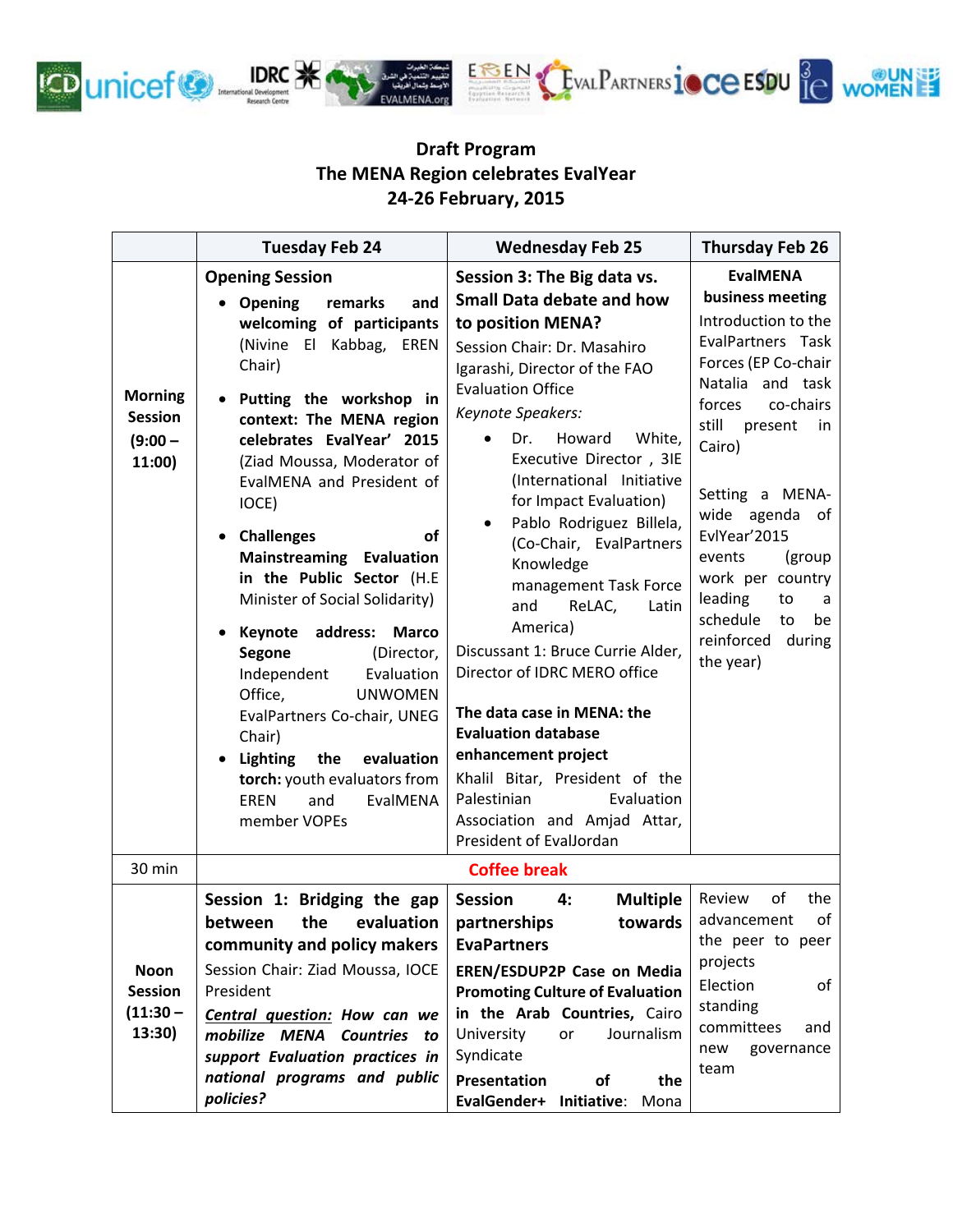|                    | Policy makers response:<br>Hind El Fayez, member of<br>parliament - Jordan<br>VOPES response: Jamal<br>President<br>Ramadane,<br>Evaluation<br>Moroccan<br>Association<br>Development<br>Arab                                                                                                                                                                                                                                                                                                                 | Selim,<br><b>UNWOMEN</b><br>regional<br>Office, Cairo<br>of<br>Presentation<br>the<br>for<br>Francophone<br><b>Network</b><br>Emerging Evaluators and the<br>global work towards EvalYouth,<br>Marie<br>Gervais,<br><b>IOCE</b><br>Vice-<br>President<br>EvalYouth in MENA: the                                                                                                                                                                                                                            |  |
|--------------------|---------------------------------------------------------------------------------------------------------------------------------------------------------------------------------------------------------------------------------------------------------------------------------------------------------------------------------------------------------------------------------------------------------------------------------------------------------------------------------------------------------------|------------------------------------------------------------------------------------------------------------------------------------------------------------------------------------------------------------------------------------------------------------------------------------------------------------------------------------------------------------------------------------------------------------------------------------------------------------------------------------------------------------|--|
|                    | <b>Agencies</b><br>response:Mr.<br>Al<br>Mohammed<br>Yami,<br>Head of Evaluation at ICD<br>(member of the Islamic<br>Development<br><b>Bank</b><br>group)<br><b>International</b><br>Development<br>agencies<br>response: Dr. Roumiana<br>Gantcheva,<br>Regional<br>M&E<br>Chief,<br><b>UNICEF</b><br><b>MENARO</b><br><b>Civil</b><br><b>Society</b><br>Organizations response:<br>Doha Abdelhamid, Head<br>of M&E, King Abdulaziz<br>Initiative for Cultural and<br>Interreligious<br>Dialogue<br>(KAICIID) | Egyptian experience in<br>working<br>with<br>young<br>evaluators<br>(Youssef<br>Wardani,<br>Deputy<br>Minister<br>of<br>Youth,<br>Egypt) - Session Chair:<br>AwnyAmer, IDEAS and<br><b>EREN Board Member</b><br>EvalGender in MENA: A<br>roadmap<br>towards<br>integrating<br>the<br>EvalGender<br>initiative<br>(Fatma Khafagi, Gender<br>Activist<br>and<br>Senior<br>Advisor<br>Policy<br>on<br>Women's<br>Rights)<br>Session Chair: Maha El-<br><b>EREN</b><br>Said,<br>board<br>member<br>&<br>Gender |  |
|                    | organizations<br>Research<br>and academia response,<br>Ghada Moussa, Head of<br>Governance<br>Center,<br>Ministry of State of<br>Administrative<br>Development &<br><b>EREN</b><br><b>Board Member</b>                                                                                                                                                                                                                                                                                                        | Advisor)<br>EvalMedia<br>Is.<br>a<br>possibility:<br>Osama<br>Director<br>Kamal,<br>and<br>presenter of TV Program<br>360)                                                                                                                                                                                                                                                                                                                                                                                 |  |
|                    | Discussant<br>Dr. Mohammed El Fouly,<br><b>EvalMENA Dean and</b><br>President, EgDEval                                                                                                                                                                                                                                                                                                                                                                                                                        |                                                                                                                                                                                                                                                                                                                                                                                                                                                                                                            |  |
| 90 min             |                                                                                                                                                                                                                                                                                                                                                                                                                                                                                                               | <b>Lunch break</b>                                                                                                                                                                                                                                                                                                                                                                                                                                                                                         |  |
| $15:00 -$<br>16:30 | <b>Session 2: MENA priorities for</b><br>the 2016-2020 Evaluation<br>agenda                                                                                                                                                                                                                                                                                                                                                                                                                                   | <b>Session 5: Towards a strategy</b><br>mainstreaming<br>for                                                                                                                                                                                                                                                                                                                                                                                                                                               |  |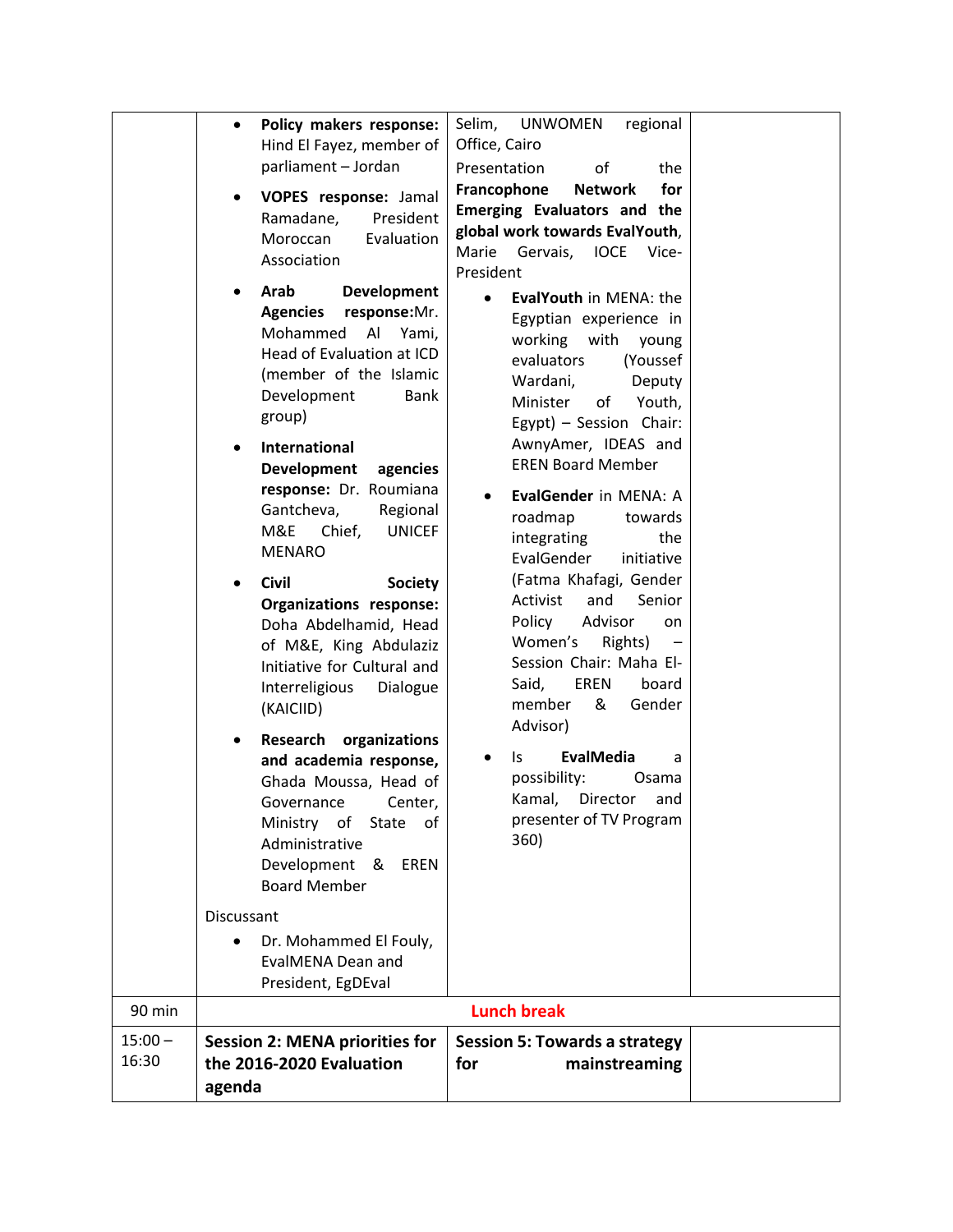|                    | Summary of the findings of the<br><b>EvalPartners online</b><br>consultations(Jim Rugh,<br>EvalPartners coordinator)<br>Three discussion groups:<br>Strengthening<br>$\bullet$<br>an<br>enabling environment for<br>evaluation<br>in<br><b>MENA</b>                                                                                                                                                                      | evaluation<br>in<br><b>Sustainable</b><br><b>Development Goals in MENA</b><br>Session Chair: Dr. Roumiana<br>Gantcheva, Regional M&E Chief,<br><b>UNICEF MENARO</b><br>the<br>Presentation<br><b>of</b><br>SDGs and how<br>they<br>replace the MDGs: the                                                                                                                                                                                                                                                       |  |
|--------------------|--------------------------------------------------------------------------------------------------------------------------------------------------------------------------------------------------------------------------------------------------------------------------------------------------------------------------------------------------------------------------------------------------------------------------|----------------------------------------------------------------------------------------------------------------------------------------------------------------------------------------------------------------------------------------------------------------------------------------------------------------------------------------------------------------------------------------------------------------------------------------------------------------------------------------------------------------|--|
|                    | (rapporteur: Amjad<br>Al<br>President<br>Attar,<br>EvalJordan)<br>Strengthening<br>institutional capacity for<br>VOPEs and Civil Society in<br><b>MENA</b><br>(rapporteur:<br>Nasser Qadous, PEA)<br>Strengthening individual<br>evaluator<br>capacity<br>development in MENA<br>(rapporteur: AwnyAmer,<br>EREN)<br>Five action items should<br>be<br>proposed by every group and will<br>be revisited in the GA of 2016 | case of Algeria (Koorosh<br>Raffii, Senior Evaluation<br>specialist<br>Humanitarian, UNICEF)<br><b>Plenary Discussion: A backward</b><br>looking<br>assessment<br>of<br>the<br><b>MENA</b><br>experience with<br>the<br>MDGs and lessons learned for<br>the SDGS.<br>Five Ideas for moving forward<br>(one idea per person)<br>Khadija<br>Hassine<br>(Morocco)<br>Mohammed<br>Al<br>Yami<br>(Saudi Arabia)<br>Laila El-Baradei (Egypt)<br>Mahmoud<br>Ghouil<br>(Tunisia)<br>Mohammed<br>AmerQariyouti (Jordan) |  |
| 30 min             | <b>Coffee break</b>                                                                                                                                                                                                                                                                                                                                                                                                      | Plenary debate with the floor                                                                                                                                                                                                                                                                                                                                                                                                                                                                                  |  |
| $17:00 -$<br>18:30 | Plenary training (optional): The<br><b>EvalPartners VOPEs toolkit as a</b><br>means to reinforce VOPEs in the<br>region<br>Presentation of the toolkit:<br>Jennifer Bisgard, Chairperson of<br>the EvalPartners Toolkit<br>taskforce<br>Training on the use/users<br>of the toolkit: Jim Rugh<br>(EvalPartners<br>Coordinator) and<br>Nermine Wally<br>(EvalMENA, President<br>AfrEA 2012)                               | <b>Cairo Statement on Steps</b><br>towards integrating evaluation<br>into National Programs and<br><b>Policies</b><br><b>Votes of thanks and closing</b><br><b>Handing of the Evaluation</b><br><b>Torch to ReLAC (Latin America</b><br>and Caribbean Evaluation<br>Association)                                                                                                                                                                                                                               |  |